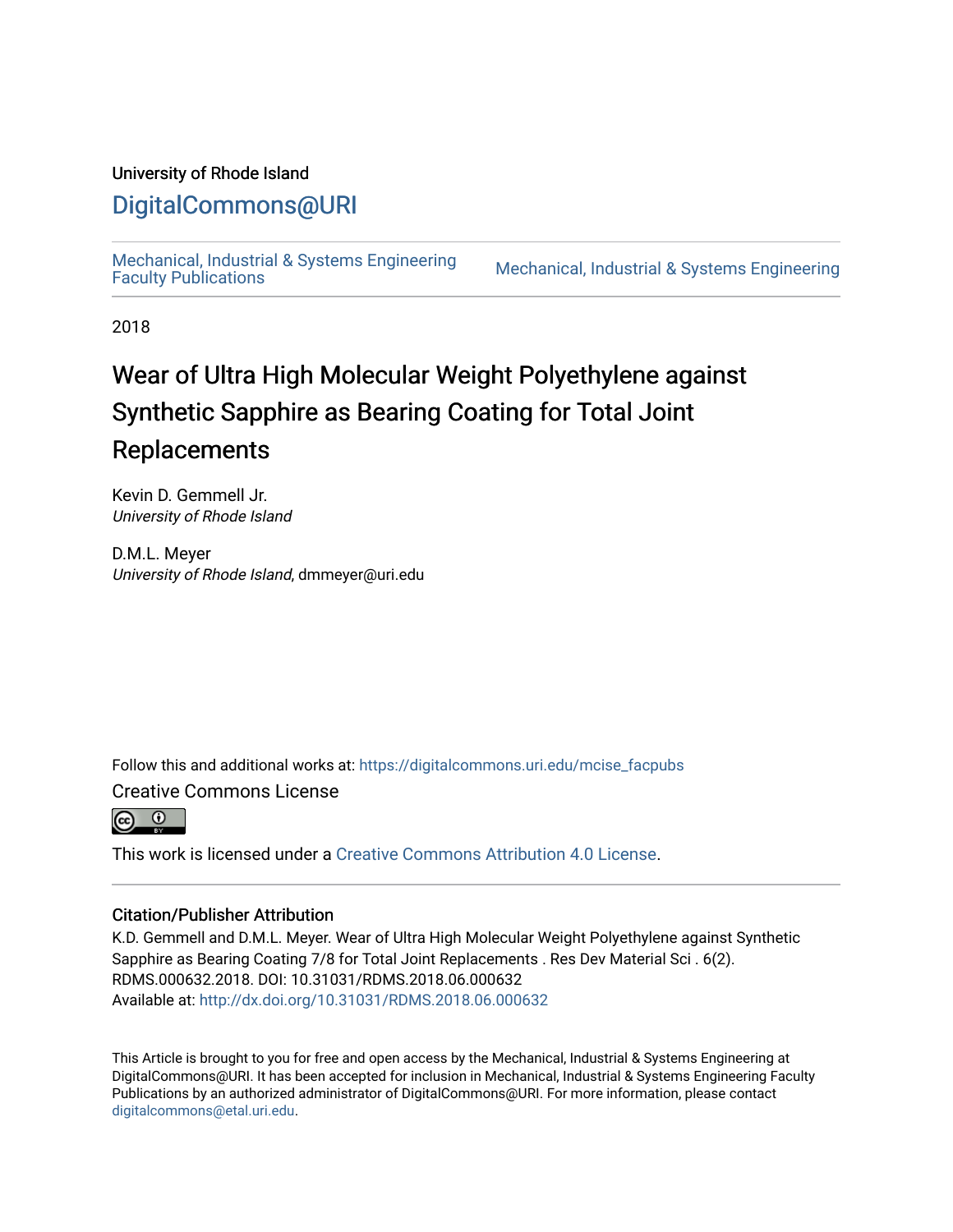Wings to the Research

**ISSN: 2576-8840**

**Research Article**

# **Wear of Ultra High Molecular Weight Polyethylene against Synthetic Sapphire as Bearing Coating for Total Joint Replacements**

### **Kevin D Gemmell, Jr and DML Meyer\***

*Mechanical Engineering, The University of Rhode Island, USA*

**\*Corresponding author:** DML Meyer, Thermomechanics Laboratory, The University of Rhode Island, Kingston, RI 02881, USA, Tel: (401) 874-9292; Fax: (401) 874-2355; Email:

**Submission:** April 27, 2018; **Published:** May 14, 2018

#### **Abstract**

Materials commonly found in hip replacements are a polymer paired with metals or alloys. Tribological behavior of polyethylene bearing surfaces against synthetic sapphire are compared against other bearing combinations to evaluate sapphire as a viable means to lower the incidence of revision surgery by mitigating production of wear debris. Sapphire disks against polyethylene plates were tested utilizing a tribometer. The polyethylene wear rate was found to be 22.6mm<sup>3</sup> per year, less than the 40-80mm<sup>3</sup> per year typically found in traditional hip replacements. A power law function is presented correlating a decreasing friction coefficient as polyethylene volume loss increases as V<sup>0.88</sup>. These results show potential for synthetic sapphire as an alternative bearing surface in joint replacements.

**Keywords:** Polymer; Wear; Abrasive

#### **Introduction**

Synthetic sapphires have a common use in jewel bearings such as those found in some mechanical watches and sensitive measuring instruments due to low friction and also for improving bearing life [1,2]. Sapphire has mechanical properties, specifically its hardness of 9Mohs scale, making it the third hardest known natural substance [3]. Due to its hardness, it has a high resistance to scratching and abrasion, making it applicable to other bearing surfaces. To test if synthetic sapphire is a feasible option in other bearing surfaces, wear experiment were conducted to analyze volumetric wear rates and coefficients of friction of the polymer ultra-high-molecular-weight polyethylene (UHMWPE) against synthetic sapphire.

The inspiration for this research came from the total hip replacement. The majority of total hip (and knee) replacements are performed on adults when patients are having some type of arthritis of the hip or deterioration due to trauma, and who are usually 40+ years old [4,5]. If a patient's hip is deteriorated and other treatments have failed, a hip replacement is often an option. While a total hip replacement is generally a successful surgery, there is the potential of failure of the replacement over time.

The type of failure evaluated in this research was weargenerated UHMWPE debris which initiates the destructive process of periprosthetic osteolysis and loosening of the implant. The

polymer wear debris is created in part by abrasion between the femoral head and the UHMWPE acetabular liner. The debris particles can then migrate into regions contiguous with the femoral stem and femur bone, and initiate a bodily rejection [6,7]. However, these wear particles are resistant to the cellular response, which results in prolonged duration of inflammation and leads to progressive osteolysis [8], eventually causing loosening of the implant due to bone adsorption, and the requirement of a revision surgery.

The acetabular insert of a total hip replacement wears through its thickness at an average rate of 0.1mm/year, and in the case of one of the surfaces being polymer, it is estimated that 51billion polymer particles are produced each year from its surface [9]. The hip replacement is one of the most well-known implants, and a lot of research has been performed to analyze the implant material combinations and its wear characteristics. Previous work to mitigate the production of wear debris can be found in many articles, but for the current work [10-13] were used for comparative analysis, which included data for ultra-high-molecular-weight polyethylene-on-cobalt chromium (UHMWPE-on-CoCr), metalon-metal (MoM), ceramic-on-metal (CoM), ceramic-on-ceramic (CoC), and combinations of cross-linked and highly cross-linked polyethylene-on-cobalt chromium (CXPE and HXPE-on-CoCr) as well as HXPE-on-ceramic (Al $_2$ O<sub>3</sub>). A study using a flat sapphire disk against a flat UHMWPE disk [14], obtained friction coefficients of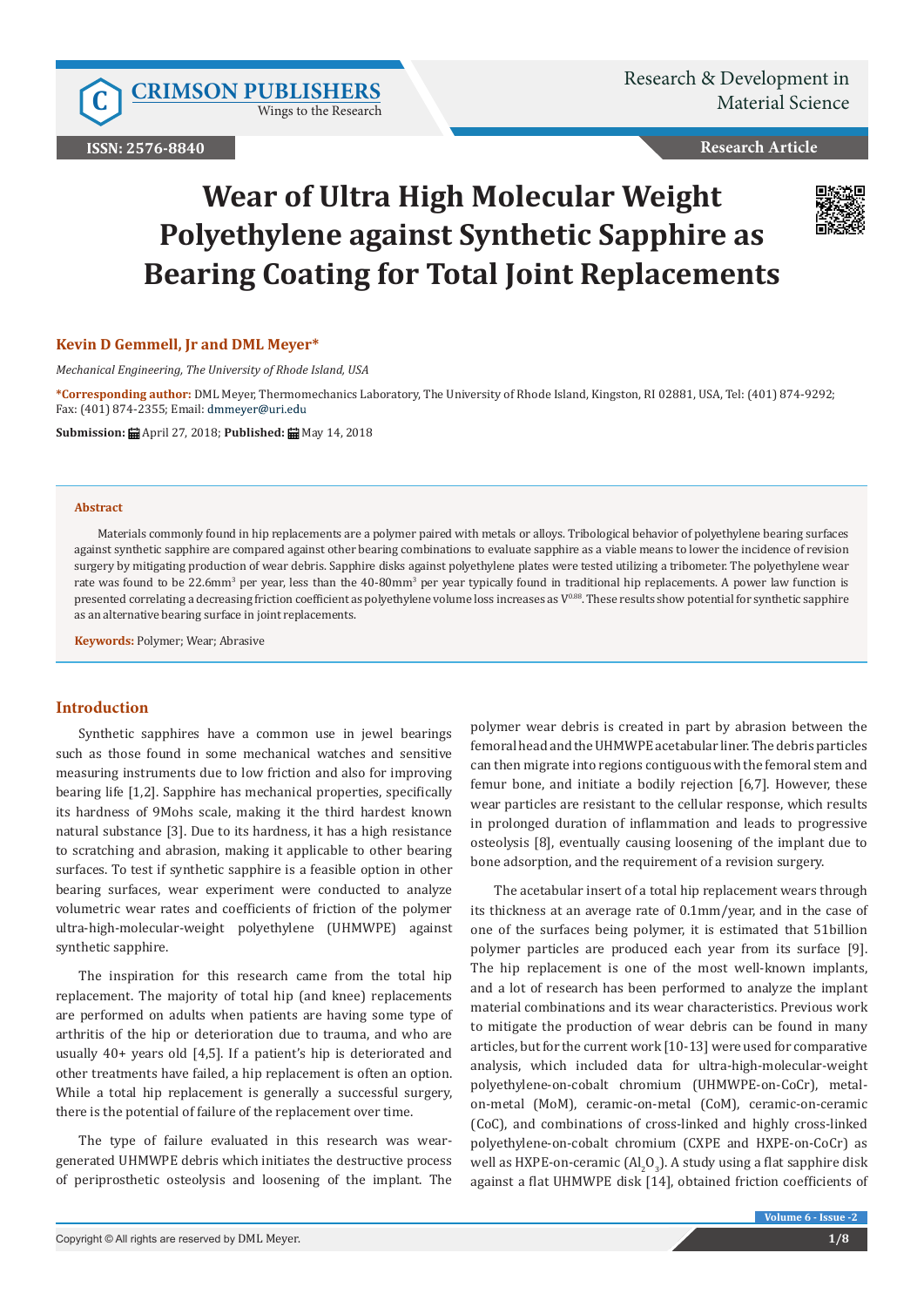this material combination for a total of one hour of sliding, or the equivalent of 0.77% of one year of sliding of a total hip replacement. The short time period is insufficient to be able to use or compare the friction coefficients between the mating pair with other material combinations that typically have periods of sliding on the equivalent of one year or more. The same research group produced friction coefficients over a one hour period for sapphire-sapphire mating pairs [15].

The purpose of the current investigation was to determine the effectiveness of synthetic sapphire as a potential coating on the femoral head as a means to improve the durability of a total hip replacement, and potentially lower the incidence for revision surgery by mitigating the production of UHMWPE wear debris. The experiments utilized a pin-on-flat linear tribometer to simulate the sliding conditions of a hip replacement over the course of one year of use. The pin fixture in the experiment was replaced with an in-house fabricated one to hold a sapphire disk on its edge, and UHMWPE, a commonly used acetabular cup lining material, was used as the mating bearing surface against the sapphire in the form of a plate. Bovine serum was used as the lubricant to simulate synovial fluid found in human joints.

Due to some failures using UHMWPE inserts in hip replacements, the material combinations of ceramic-on-ceramic (CoC), ceramicon-metal (CoM), and metal-on-metal (MoM) hip replacements are now also being used in practice, each with their own complications involving wear. Metal implants can lead to conditions such as metallosis after wear debris is generated [16,17]. Ceramics have been shown to have lower wear rates. However, if they fail, the failure can be catastrophic [18]. To determine the effectiveness of synthetic sapphire against UHMWPE, volumetric wear rates of the materials used in current total hip replacements are compared to the UHMWPE volumetric wear rate for sapphire-on-UHMWPE.

#### **Materials and Methods**

#### **Dimensional analysis**

With the inspiration of the hip replacement, the failure mode of this research is UHMWPE volumetric wear that exceeds that of conventional total hip replacement material combinations. The failure mode from a mechanics point of view is plastic deformation of the polyethylene surface due to abrasive plowing. Dimensional analysis allows for a description of which physical parameters to change during experiments based on the dependence of variables and guarantees that all of the variables are accounted for throughout experimentation, eliminating a "trial and error," approach, and a tool to systematically design experiments.

The experimental parameters are combined using the Buckingham Pi Theorem into dimensionless Pi groups [19]. This process resulted in the four dimensionless groups of Equation (1),

$$
\frac{F_f}{F_n};\frac{\eta}{TF_f}V^{2/3};\frac{UT}{V^{1/3}};\frac{p}{F_f}V^{2/3}(1)
$$

Where, is the absolute viscosity of the lubricant, bovine serum in this case;  $F_f$  is the frictional force between contacting surfaces; *V* is the UHMWPE volume loss during sliding; *U* is sliding velocity; *T* is

time;  $L$  is sliding distance;  $F_n$  is normal load of the sapphire disk on the UHMWPE flat plate, and *p* is the contact pressure between the sapphire disk and UHMWPE plate. Note that the first pi group of Eq. (1),  $F/F_{n} = \mu$ , is the friction coefficient between the sliding surfaces. Analysis of the experimental data using pi groups was considered and was found to reveal a correlation between and UHMWPE volume loss, as well as with time and friction force.

Tests were performed with a disk of synthetic sapphire-on-UHMWPE flat plate using bovine serum as the lubricant at room temperature. Sliding speeds were varied based on values found in the literature [10]. An average annual use of a hip joint correlates to 1million cycles, where a cycle is defined as the distance that the femoral head traverses the acetabular cup through a heelstrike, toe-off to the start of a heel-strike again. The average range for the annual distance varies between approximately 20E06mm to 50E06mm based on the radius of the femoral head. The total sliding distance of 23E06mm was used in the current work to simulate a year of hip motion [10-13]. For the first 9.99E06mm of sliding distance, the sliding velocity was 38.2mm/s, increasing to 67.2mm/s for the next 9.99E06mm of sliding distance, with a final sliding velocity of 93.4mm/s for the remainder of the test. A contact pressure of 6.5MPa is the typical average generated in hip replacements and was the average contact pressure for all of the literature comparisons. The contact area of the edge of the sapphire disk on the UHMWPE plate was measured using microscopy (Leica Model DMLB) and determined to be 0.45mm2 . The lowest average contact pressure that was achievable with the linear tribometer and this contact area was 36.1MPa.

To make comparisons of the UHMWPE wear volume with wear volume values from the literature, the UHMWPE volume loss per distance traveled was normalized with the average contact pressure from the experiments. For instance, in the current work, the volume loss of UHMWPE at the first measurement was 12.9mm3 after traveling a distance of 3.33E06mm with an average contact pressure of 36.1MPa. Dividing the UHMWPE volume loss  $(12.9 \text{mm}^3)$  by the distance traveled  $(3.33 \text{E} 06 \text{mm})$  and dividing that value by the average contact pressure (36.1MPa), normalizes data for comparisons with literature values. The same process was repeated for volume loss per distance traveled using data from the literature and similarly normalized with the respective average contact pressure of 6.5MPa [10-13].

#### **Experimental setup**

A linear tribometer, as shown in Figure 1, was used for the wear and friction tests to simulate a year of hip replacement UHMWPE wear against a sapphire disk. A fixture specifically designed and fabricated to hold the sapphire disk motionless on its edge, was used with a flat plate of UHMWPE as the articulating surface. The disk had a diameter of 6.27mm and a thickness of 1.63mm, while the rectangular sheet of UHMWPE had dimensions of 102mm x 305mm x 6.35mm. Prior to experimentation the mass and surface roughness of each material component were measured and are listed in Table 1.

**Volume 6- Issue - 2**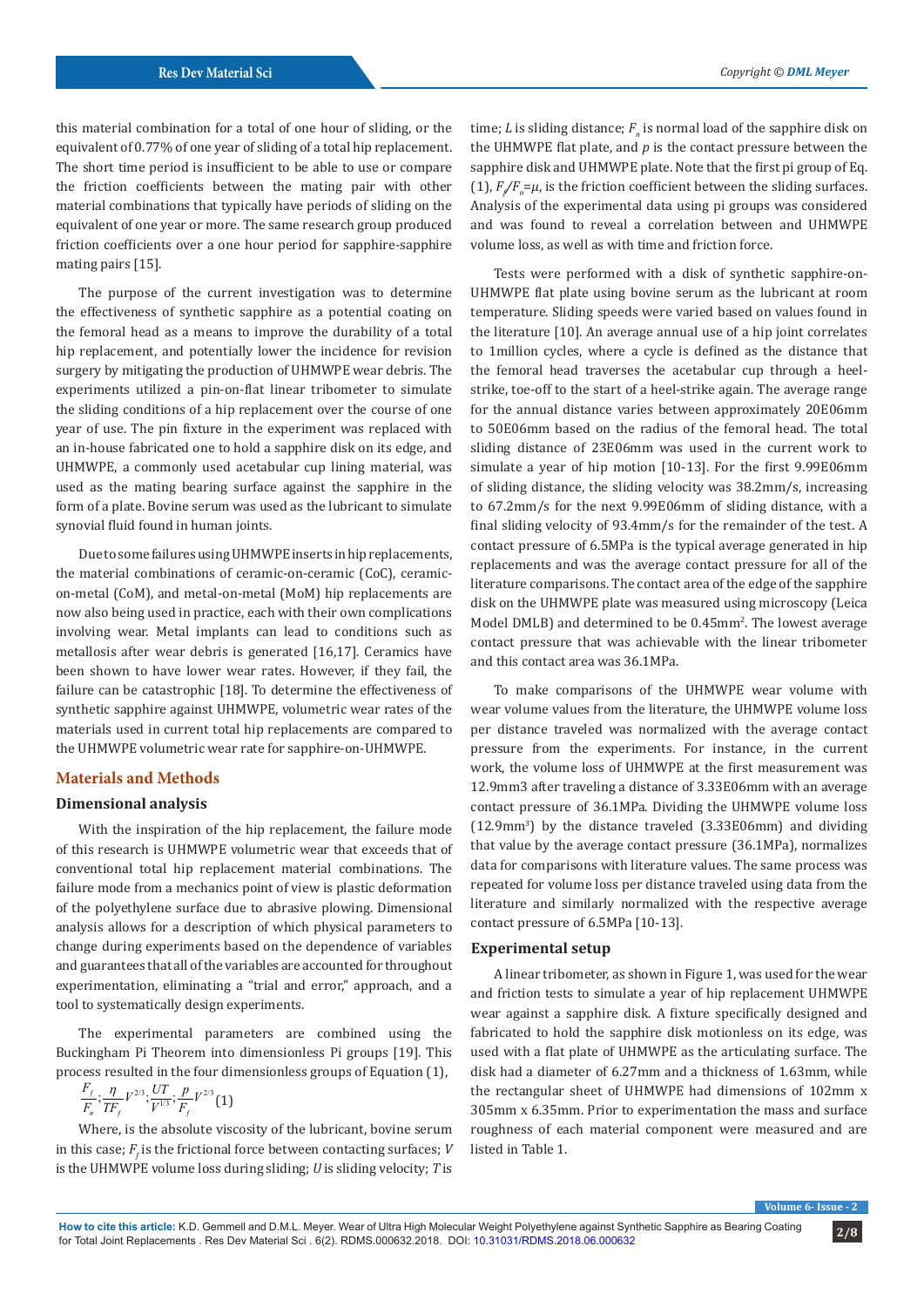

**Figure 1**: Tribometer and experimental setup.

**1a:** Sketch of sapphire disk and UHMWPE plate, where *Fn* is the normal load, *r* is the sapphire disk radius, and t is the sapphire disk thickness.

**1b:** The tribometer and its components.

**1c:** The sapphire disk in the tribometer fixture.

**1d:** The fixture and sapphire disk in the tribometer with the UHMWPE plate mounted below the lubricant tray.

#### **Table 1:** Initial material properties of sapphire and UHMWPE.

| <b>Material</b> | Initial Mass (mg) | Initial Surface Roughness (µm) | Density $(mg/mm^3)$ |
|-----------------|-------------------|--------------------------------|---------------------|
| Sapphire Disk   | 197               | 0.25                           | 3.98 [20]           |
| UHMWPE Plate    | 2,13,052          | 0.26                           | $0.93$ [21]         |

In the tribometer experiments, the sapphire disk remained stationary while the UHMWPE plate track oscillated along the "x" axis shown in Figure 1a. Force and moment data were collected. One cycle on this tribometer was set to be 457mm (229 mm in each direction). Approximately 50mL of 50% bovine serum combined with distilled water, resulting in a 25% bovine serum mixture was used as the lubricant. The absolute viscosity of bovine serum at 25% is approximately 0.9mPa•s [22] (Figure 1a-1d).

To compare the current results to those found in the literature [10-13] and other hip simulator experiments, normalizing the experimental variables was performed. In [10], one cycle was a total sliding distance of 30mm and ran at a frequency of 2Hz, yielding a velocity of 60mm/s. Hip simulators are often used in testing and results of such experiments are found in the literature. The average sliding distance for one cycle in a hip simulator running at a frequency of 1Hz is 1.045*D*, where *D* is the diameter **Table 2:** Experimental and literature parameters.

of the femoral head [23]. In [11], a hip simulator was used with femoral head diameters of 32mm and 44mm. This yields a sliding distance for the 32mm head of 33.44mm and speed of 33.44mm/s in one cycle, and the 44mm head had a sliding distance of 45.98mm and speed of 45.98mm/s in one cycle. In [12], a hip simulator was used with a femoral head diameter of 36mm. This yields a sliding distance of 37.62mm and speed of 37.62mm/s in one cycle. In [13], a hip simulator was used with a femoral head diameter of 28mm. This yields a sliding distance of 29.26mm and speed of 29.26mm/s in one cycle. In [11-13], the frequency and contact pressure were not explicitly stated. To extrapolate the normalization variables, a frequency of 1Hz and contact pressure of 6.5MPa were used to compare data. In the current experiment, to simulate the average hip movement in about one year, a distance of  $23 \times 10^6$ mm was traveled. The experimental parameters and those found in the literature are summarized in Table 2.

| Experiment      | <b>Sliding Distance/Cycle</b><br>(mm) | Frequency | <b>Velocity</b> | <b>Contact Pressure</b> |
|-----------------|---------------------------------------|-----------|-----------------|-------------------------|
|                 |                                       | (Hz)      | (mm/s)          | (MPa)                   |
| Current<br>Work | 457                                   | 0.084     | 38.2            |                         |
|                 |                                       | 0.147     | 67.2            | 36.1                    |
|                 |                                       | 0.204     | 93.4            |                         |
| [10]            | 30                                    | ∠         | 60              | 6.5                     |

**Volume 6 - Issue - 2**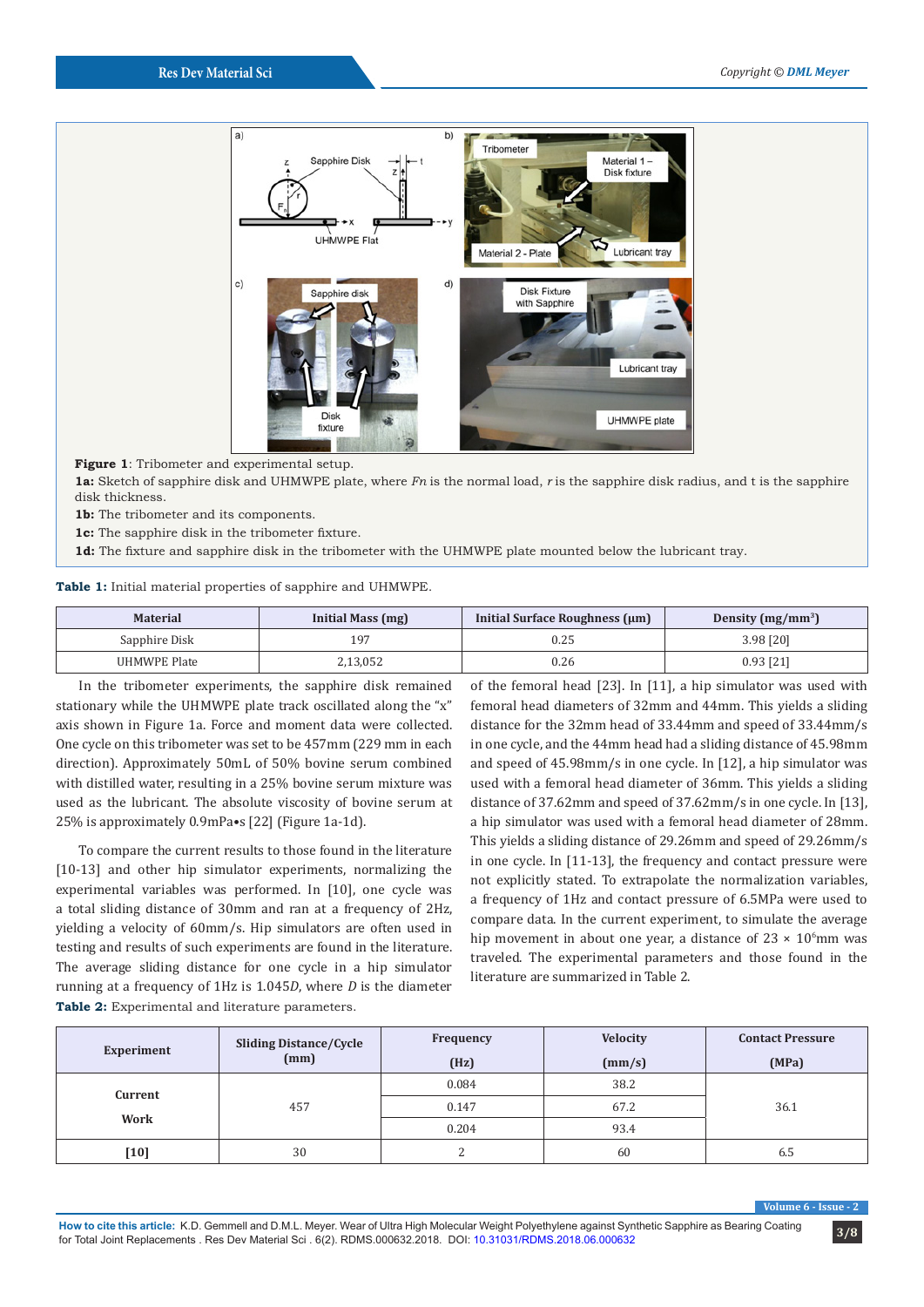| $[11]$                     | 33.44 | 33.44 | 6.5 |
|----------------------------|-------|-------|-----|
| 32mm head                  |       |       |     |
| $[11]$                     | 45.98 | 45.98 | 6.5 |
| 44mm head                  |       |       |     |
| $\llbracket 12 \rrbracket$ | 37.62 | 37.62 | 6.5 |
| [13]                       | 29.26 | 29.26 | 6.5 |

The experiment was interrupted every 3.33E06mm of distance that the sapphire disk traveled against the UHMWPE plate, to obtain the mass of the sapphire disk and UHMWPE plate (Mettler Toledo xs403s digital scale), as well as each material's surface roughness (Mahr Federal profilometer). The UHMWPE volumetric wear, coefficients of friction and resultant forces were calculated from the experimental data.

#### **Calculation**

#### **UHMWPE wear rate and friction**

Prior to experimentation the initial mass, *mi*, of the UHMWPE plate was measured and recorded, and again at each 3.33E06mm traveled until the final measurement, mf, resulting in the mass loss as in Equation (2),

 $\Delta m = m_i - m_f (2)$ 

The UHMWPE wear volume range for a traditional metal-on-UHMWPE hip replacement is between  $40$  and  $80 \text{mm}^3$  per year [13,24]. A volumetric wear rate that exceeds these bounds is considered a failure mode for the current experiments. To calculate UHMWPE volumetric wear, *V*, the change in mass of the UHMWPE, *∆m*, was used with its known density, *ρ*, as in Equation (3),

 $V = \frac{\Delta m}{\rho}$  (3)  $\frac{1}{2}$  (3)

The instantaneous coefficients of friction, *μ*, were calculated using the ratio of the measured friction forces,  $F_{\rho}$  to the measured normal forces,  $F_n$  [25].<br> $F_f$ 

$$
\mu = \frac{F_f}{F_n} \text{ (4)}
$$
  
Results

**Table 3:** Uncertainty values.

| <b>Measurement</b>                | <b>Nomenclature</b> | <b>Uncertainty Value</b> |
|-----------------------------------|---------------------|--------------------------|
| <b>Friction Coefficient</b>       | $u(\mu)$            | ±0.278                   |
| <b>Mass</b>                       | u(m)                | $\pm 0.001$ g [27]       |
| <b>Friction Force</b>             | $u(F_{\epsilon})$   | ±3.71N                   |
| <b>Normal Force</b>               | $u(F_n)$            | ±9.35N                   |
| Radius of sapphire<br>disk        | u(r)                | ±0.0254mm                |
| <b>Height of sapphire</b><br>disk | u(h)                | $±0.0254mm$ [28]         |
| Sliding distance                  | u(L)                | ±0.1778mm                |

All uncertainty values from the experimental measurements were calculated using equations from [25,26], and are listed in Table 3. To evaluate an uncertainty, the law of propagation of uncertainty is utilized to determine the combined uncertainty, which is a function of the standard uncertainty of each input measurement and associated sensitivity coefficients. The standard uncertainty of each input variable was determined from the standard deviation of the force measurements,  $F_f$  and  $F_n$ , and from the tolerances given by the manufacturers of the sapphire disk and the mass scale, respectively.

The gravimetric data collected was converted into a volumetric wear of UHMWPE using the density of Table 1 with Equation (3). Note that all comparative data from the literature has been estimated by transcribing data from graphs or tables presented.

To compare the different material combinations found in total hip replacements, the normalized data as described earlier, of sapphire-on-UHMWPE from the current experiments are plotted against the normalized data of UHMWPE-on-CoCr, CXPE-on-CoCr, HXPE-on-CoCr, pre-worn HXPE-on-CoCr, HXPE-on-Al<sub>2</sub>O<sub>3</sub>, MoM, CoM, and CoC, as in [10-13]. This normalization takes into account the different contact pressures generated, different sliding distances, and frequencies at which the experiments were performed. By normalizing these factors, different experiments can be directly compared. The interpolated averaged data from [10-13] is within confidence intervals presented in [9-13,29-34].



**Figure 2**: Ratio of UHMWPE volumetric wear to distance traveled and contact pressure versus time of sapphire-on-UHMWPE, compared with material combinations found in the literature for UHMWPE-on-CoCr, CXPE-on-CoCr, HXPE-on-CoCr, pre-worn HXPE-on-CoCr, HXPE-on-Al<sub>2</sub>O<sub>2</sub>, MoM, CoM, and CoC [10-13].

**Volume 6- Issue - 2**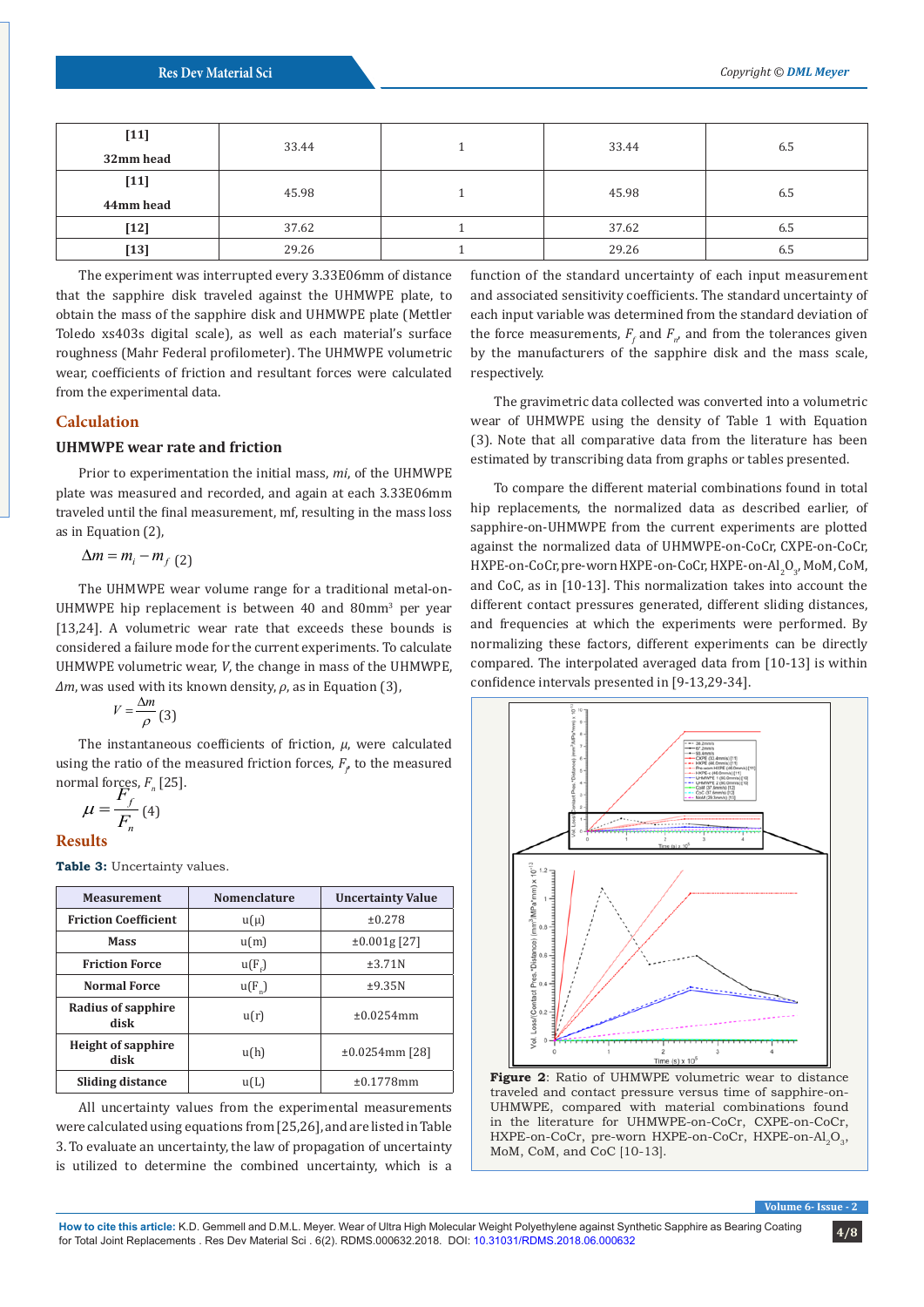Figure 2 shows the ratio of the normalized UHMWPE volumetric wear to distance traveled and contact pressure versus time. Figure 3 shows the ratio of volumetric wear to frequency and contact pressure versus time. Note that the literature wear data used for

comparisons with the UHMWPE wear against sapphire, of the current work, compare UHMWPE wear data from [10,11], while the wear data comparisons from [12,13] are that of metal and ceramic, specifically CoCr and zirconia toughened alumina ceramic (ZTA).







Equation (4) was used to calculate the friction coefficients, which are plotted versus time, as shown in Figure 4. A rolling average was used to determine a best fit of the original data. Notice that when the velocity is set to the highest setting, the data becomes very noisy. This is due to the vibration of the stepper motor on the tribometer which affects the force transducers while collecting data.

The UHMWPE surface roughness was measured along the wear track as well as across the wear track. The surface roughness of the sapphire disk was found to remain relatively constant, yielding an average roughness of 0.32µm. The surface roughness of the UHMWPE along the wear track is of interest. This surface roughness versus time is shown in Figure 5 and compared to surface roughness data shown in [11].

**Volume 6 - Issue - 2**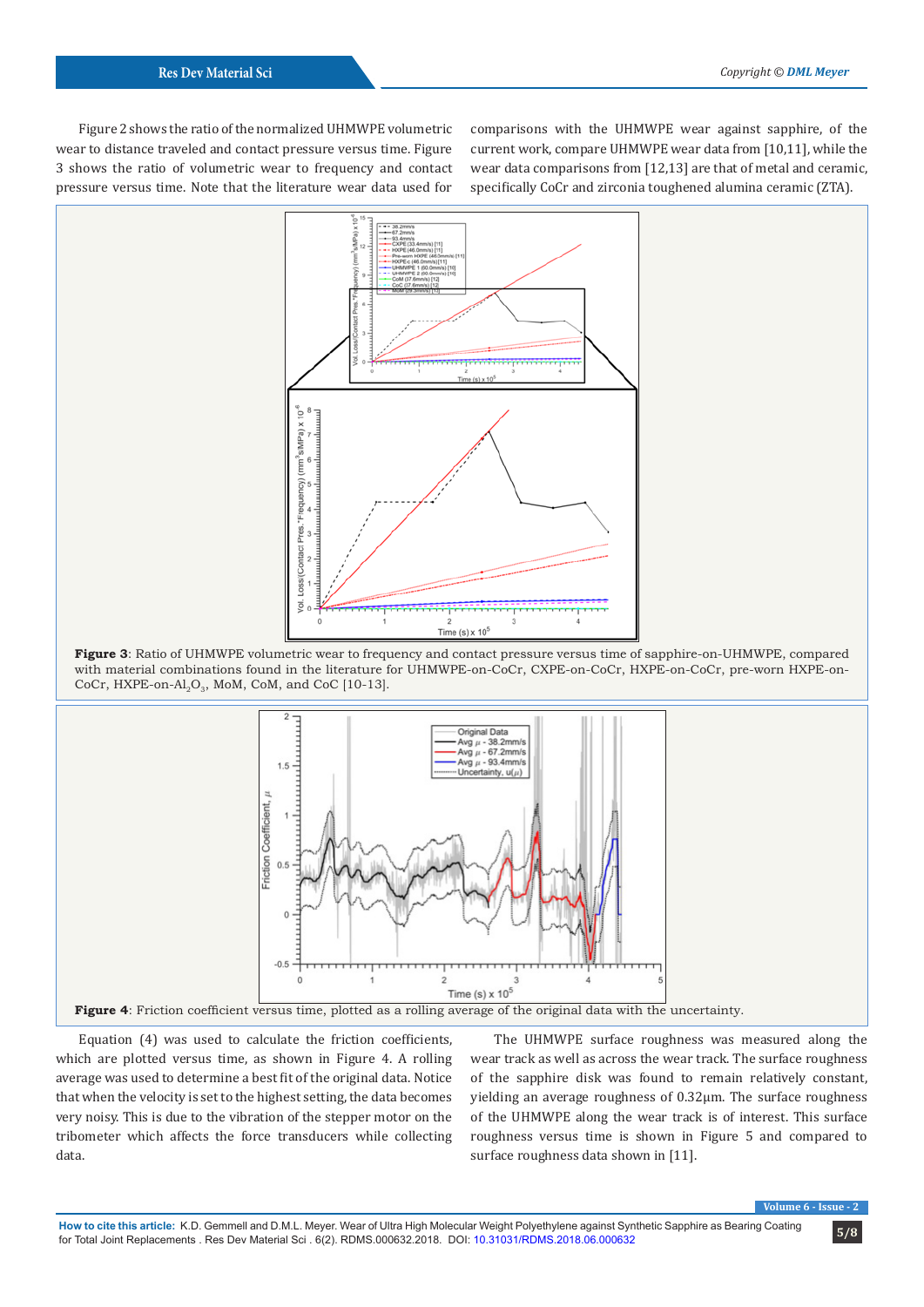

**Figure 5**: Comparative UHMWPE surface roughness versus time of sapphire-on-UHMWPE experiments and of surface roughness data of CXPE-on-CoCr, HXPE-on-CoCr, pre-worn HXPE-on-CoCr, and HXPE-on-Al<sub>2</sub>O<sub>3</sub> [11].



**Figure 6**: Power law correlation of friction coefficient between the sapphire disk against the UHMWPE plate with time, friction force and UHMWPE volume loss.

Using the first two pi groups of Eq. (1), namely  $\pi_1 : \mu = \frac{i}{F_n}$ <br>  $\eta = V^{2/3}$  a natural supercolation is proceeded in Figures ( g the first two pi groups of Eq. (1), namely  $\pi_1 : \mu = \frac{F_f}{F_n}$  and  $F_n^{2/3}$  and approximately is presented in Figure 6.  $\pi_1$ :  $\frac{\eta}{T.F_f}V^{2/3}$  a power law correlation is presented in Figure 6.

#### **Discussion**

UHMWPE is one of the most common materials found in a hip replacement paired with a metal. However, wear of UHMWPE may contribute to mechanical failure of the hip replacement. Many material combinations have been studied as a means to mitigate harmful sub-micron wear debris in a hip replacement. It is seen that MoM wear is very dependent on the type of metal, surface finish, and tribological design used [33]. These features create a large variation in wear for MoM implants and also a slight variation in CoM wear [33]. UHMWPE on metal also shows a large variation in wear due to the dependence on factors such as radiation and absorption of lubricant [10]. CoC demonstrates a very low variance along with its very low volumetric wear [12,13].

Reviewing the literature, it is seen that there are many different experimental setups as well as presentations of results, which create challenges in directly comparing wear experiments. Using the normalized plots provided in the current work allows for

comparisons of different experiments. Interpolated averaged data within confidence intervals for the volumetric wear of UHMWPE against sapphire in the current work shows promise as a bearing combination in joint replacements. The average volumetric wear of CoM and CoC remains the lowest and most comparable to each other. MoM bearings show slightly higher volumetric wear compared to CoM and CoC bearing combinations, and also with greater variations than with CoM and CoC bearings [12,13,34].

The overall average coefficient of friction (COF) was determined using the average COF at each time step at which the experiments were halted to take mass measurements. When these average COFs are averaged, an overall average COF is found to be 0.28. This is an order of magnitude higher than expected for material combinations using UHMWPE, which have a COF range from 0.06 to 0.08, and is on the same order of magnitude when compared to metal-onmetal material combinations which have a COF range from 0.22 to 0.27 [35]. It may be explained by the very small contact area of 0.45mm2, producing a contact pressure of 36.1MPa. This contact pressure is also an order of magnitude greater than the typical contact pressures seen in total hip replacements, and thus explains,

**Issue - 2**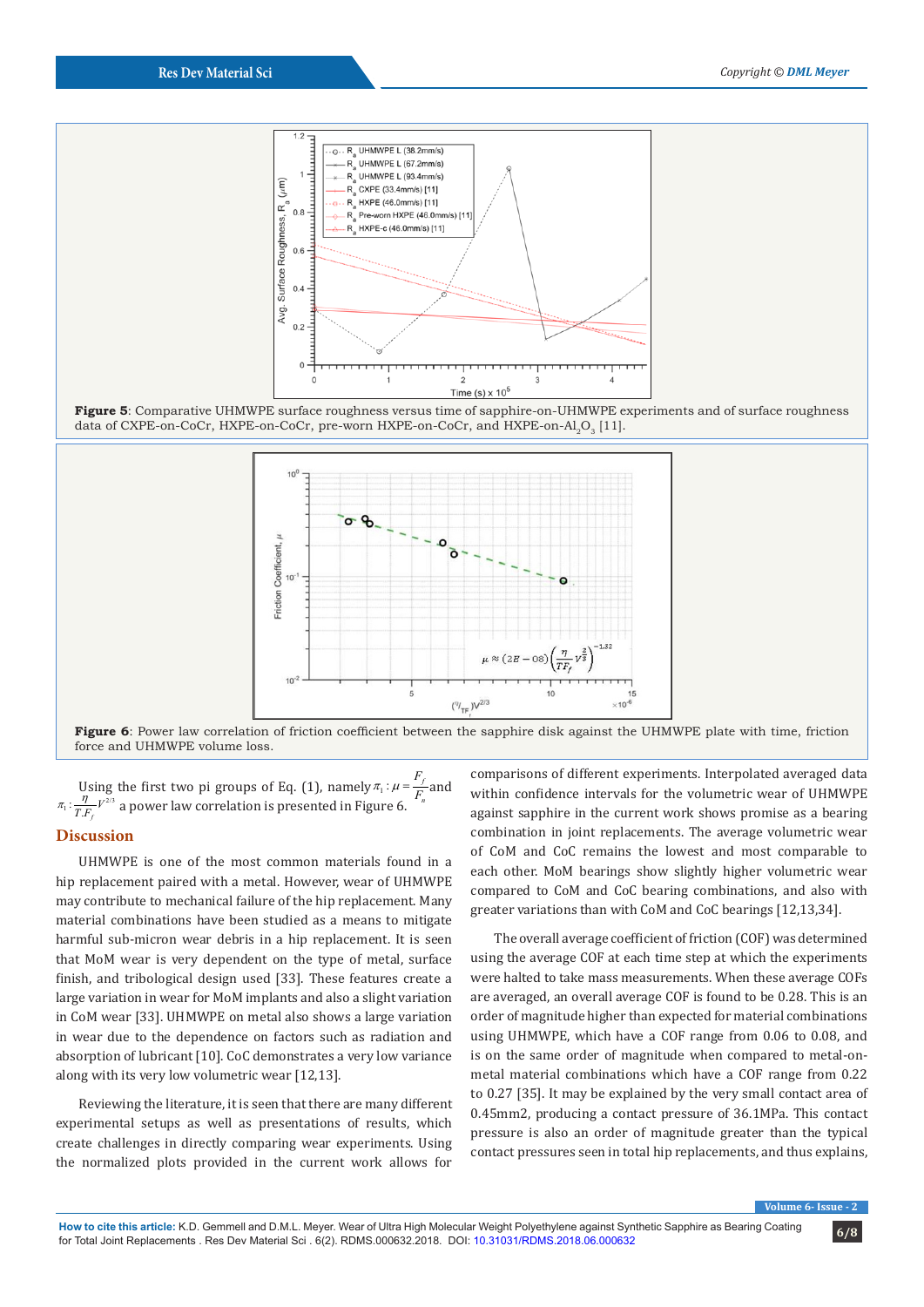at least in part, the high overall average COF. Future experiments will need to be performed using the more realistic 6.5MPa contact pressure and contact area, where average COF values based on these typical values can be calculated and compared.

The power law function presented in Figure 6 demonstrates that the coefficient of friction continues to decrease over time as smaller increments of UHMWPE volume is removed through sliding contact. The fitted power law line displays the relationship between the logarithmic base ten  $(log_{10})$  of friction coefficient between sapphire and UHMWPE with  $log_{10}$  of time, friction force and volume loss of the UHMWPE, from the experimental data. The friction coefficient decreases the same with both time and friction force, both to the power 1.32, or  $T^{1.32}$  and  $Ff^{1.32}$ , respectively. The friction coefficient has an inverse relation with the UHMWPE volume loss V, such that decreases with increasing UHMWPE volume loss as  $V^{0.88}$ . For the power law equation of Figure 6, the correlation of these parameters follows a coefficient of determination  $R^2$ =0.977, showing good correlation of the experimental data.

The surface roughness along the wear track of the UHMWPE against sapphire is of interest. The roughness initially decreases during the first 3.33E06mm of the first velocity, an indication that the sapphire disk abraded the UHMWPE surface. The roughness then increases for the next 6.66E06mm of the first velocity, indicating strain hardening of the polymer. After a total distance traveled of 9.99E06mm at the first velocity, the velocity was increased, and the surface roughness along the wear track of the UHMWPE drops significantly. The surface roughness begins to slowly, linearly increase for the remainder of the experiment.

Overall, sapphire against UHMWPE has been found to be a viable bearing surface for implant materials, potentially as a coating for the femoral head component of a total hip replacement. The results show a promising volumetric wear when compared with current material combinations of polyethylene-on-metal and even metal-on-metal. The wear rate of the UHMWPE in the sapphire experimentation was found to be 22.58mm<sup>3</sup> per year, which is less than the 40-80mm<sup>3</sup> per year that is typically found in a traditional metal-on-polyethylene hip replacement [13]. Further, these wear rate results do not account for serum absorption as discussed in [10,36]. Since the wear rate calculations are derived from gravimetric measurements, serum absorption by the UHMWPE can have a direct effect on the results. An *in-vitro* study of sapphire and other gem surfaces against currently-used implant materials, as well as accounting for serum absorption, would further explore this potential articulating surface combination. Further possibilities in bearing surfaces may also be determined as useful where longevity is a top priority.

#### **Conclusion**

In this study sapphire-on-UHMWPE showed a decrease in UHMWPE wear rate compared to UHMWPE-on-CoCr and the metal of MoM. However, in order to compare debris generation, debris morphology should be analyzed for size and shape differences to current wear debris found in hip replacements.

While this research focuses on sapphire as a coating material in current total joint replacements, another consideration is the use of sapphire as the femoral head material or as a coating in non-metallic joints, combinations of which can be used in CT scans and MRIs. While most metal implants are not magnetic, the metal can still cause distortions in imaging. Additionally, metal combination implants also require users to notify security officers prior to passing through any metal detectors. Utilizing gemstone as a bearing surface against non-metals can eliminate this burden from having metal implants, assuming the gemstone is not solely a coating on a metal surface.

Sapphire may be considered for further testing in tribometers and hip simulators against UHMWPE to more accurately measure the UHMWPE wear rate *in-vitro*, for 2 to 10million cycles. This will yield results including wear-in and steady-state periods, which can further be compared to those found in the literature. The overall average friction coefficient between sapphire and UHMWPE was found to be 0.28, an order of magnitude higher than expected. Future experiments will need to be performed using the more typical 6.5MPa contact pressures, where average COF values based on these contact pressures can be calculated. The power law function shows that decreases as the volume loss V of UHMWPE increases to the power 0.88, or  $V^{0.88}$ .

The wear rate of the UHMWPE in the sapphire experimentation was found to be 22.58mm<sup>3</sup> per year, which is less than the 40-80mm3 per year that is typically found in a traditional metal-onpolyethylene hip replacement, or approximately 44-72% less, which provides justification to further pursue sapphire as an alternative bearing surface in polymer and metal-based total hip and knee replacements.

#### **Acknowledgement**

The authors would like to thank Bird Precision and Guild Optical for their donations of sapphire samples for the experiments. A significant contributor for the idea of gem coatings for implant surfaces is Orthopedic Surgeon Dana C. Mears, MD, Ph.D., who over many years has generously provided Prof. Meyer with discussions on the lubrication and wear of total joint replacements.

#### **References**

- 1. (1993) Lubricants and bearings. Mach Des 65: 178.
- 2. [Dai X, Zhang K, Tang C \(2013\) Friction and wear of pivot jewel bearing in](https://www.sciencedirect.com/science/article/abs/pii/S0043164813000525) [oil-bath lubrication for high rotational speed application. Wear 302\(1-](https://www.sciencedirect.com/science/article/abs/pii/S0043164813000525) [2\): 1506-1513.](https://www.sciencedirect.com/science/article/abs/pii/S0043164813000525)
- 3. Schumann W (2009) Properties of gemstones. Gemstones of the world. Sterling: New York, USA, p. 20.
- 4. [Iorio R, Robb WJ, Healy WL, Berry DJ, Hozack WJ, et al. \(2008\)](https://www.ncbi.nlm.nih.gov/pubmed/18594111) [Orthopedic surgeon workforce and volume assessment for total hip and](https://www.ncbi.nlm.nih.gov/pubmed/18594111) [knee replacement in the United States-preparing for an epidemic. The](https://www.ncbi.nlm.nih.gov/pubmed/18594111) [Journal of Bone & Joint Surgery 90\(7\): 1598-1605.](https://www.ncbi.nlm.nih.gov/pubmed/18594111)
- 5. [Frankel L, Sanmartin C, Spady BC, Marshall DA, Collins LF \(2012\)](https://www.sciencedirect.com/science/article/pii/S1063458412008357) [Osteoarthritis patients' perceptions of "appropriateness" for total joint](https://www.sciencedirect.com/science/article/pii/S1063458412008357) [replacement surgery. Osteoarthritis and Cartilage 20\(9\): 967-973.](https://www.sciencedirect.com/science/article/pii/S1063458412008357)
- 6. [Dattani R \(2006\) Femoral osteolysis following total hip replacement.](https://www.ncbi.nlm.nih.gov/pubmed/17488859/) [Postgrad Med J 83\(879\): 312-316.](https://www.ncbi.nlm.nih.gov/pubmed/17488859/)

**Volume 6**